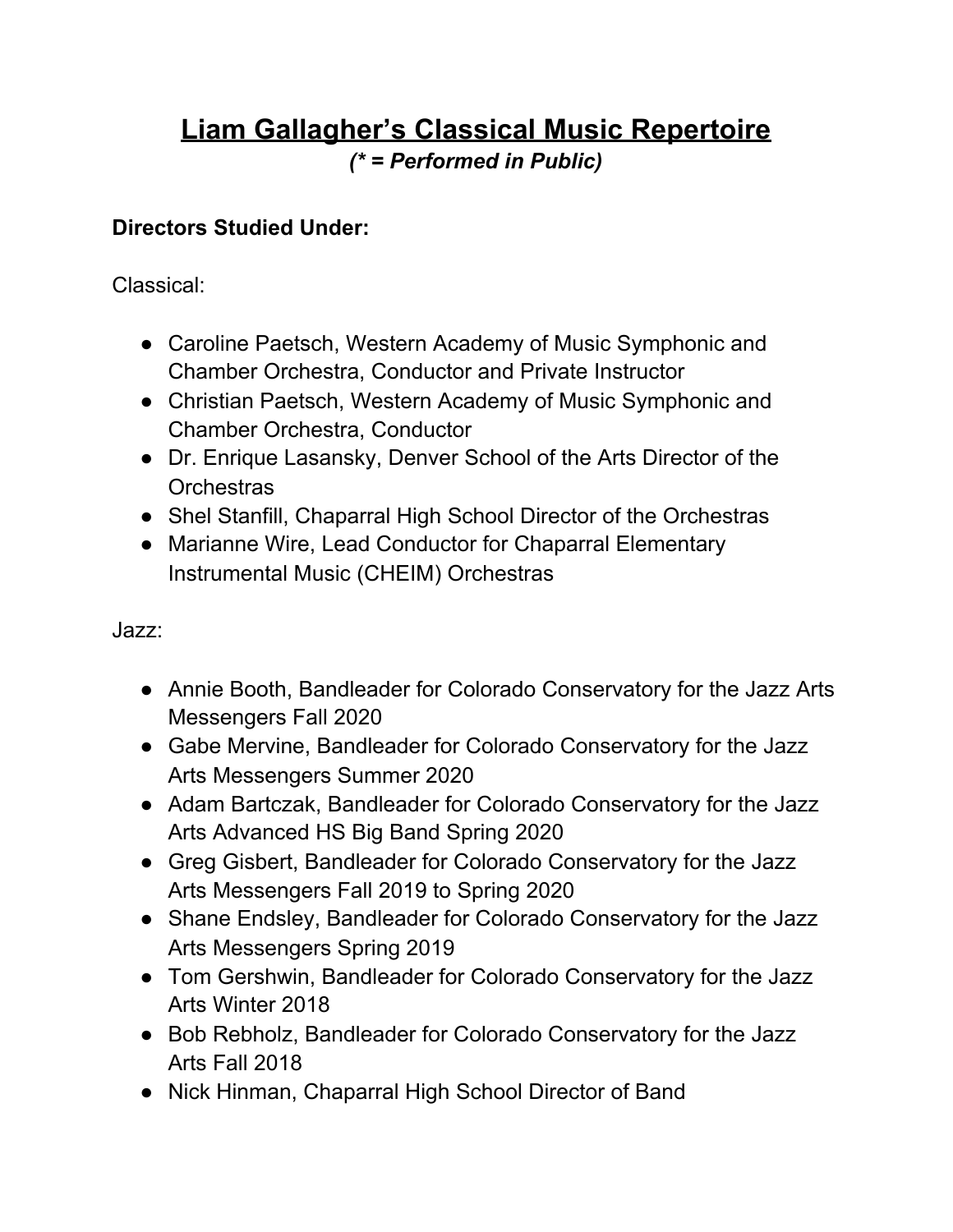#### **Solo Pieces Include:**

\*Johann Sebastian Bach, Cello Suite No. 3 in G Major, S 1009 \*Antonio Vivaldi, Sonata in E Minor (RV 40) \*Gioachino Rossini, Duet for Cello and Bass I. Allegro Richard Wagner, *Die Meistersinger,* Moderato Johann Sebastian Bach, *Jesu, Joy of Man's Desiring* \*Benedetto Marcello, Sonata in G Minor IV. Allegro

### **Chamber Pieces Include:**

\*Antonio Dvorak, String Quintet in G Major \*Freddie Mercury, *Bohemian Rhapsody* for 6 Cellos \*Georg Philipp Telemann, Viola Concerto in G Major Movement II

## **Symphonic Pieces Include:**

\*Dmitri Kabalevsky, Concerto No. 1 in G Minor for Cello And Orchestra, Op. 49: I. Allegro \*Sergei Prokofiev, *Romeo and Juliet, Montagues and Capulets* \*Henry Mancini, *Strings on Fire* \*Antonio Vivaldi, Movements From *Winter* \*Antonin Dvorak, Cello Concerto in G Major Movement II \*Johannes Brahms, Hungarian Dance No. 5 \*George Frederic Handel, *Passacaglia* \*Samuel Barber, *Adagio for Strings* \*Edward Elgar, Concerto in E Minor \*Gioachino Rossini, *William Tell Overture* \*Giuseppe Tartini, *The Devil's Trill* \*Camille Saint-Saens, Cello Concerto No. 1, Movement III \*Aaron Copland, *Hoe-Down* \*Joseph Haydn, *Finale* From Farewell Symphony \*Jacques Offenbach, *Overture to Orpheus in the Underworld* \*Wolfgang Amadeus Mozart, Symphony No. 25, Movement I \*Edward Elgar, Cello Concerto in E Minor, Movement IV